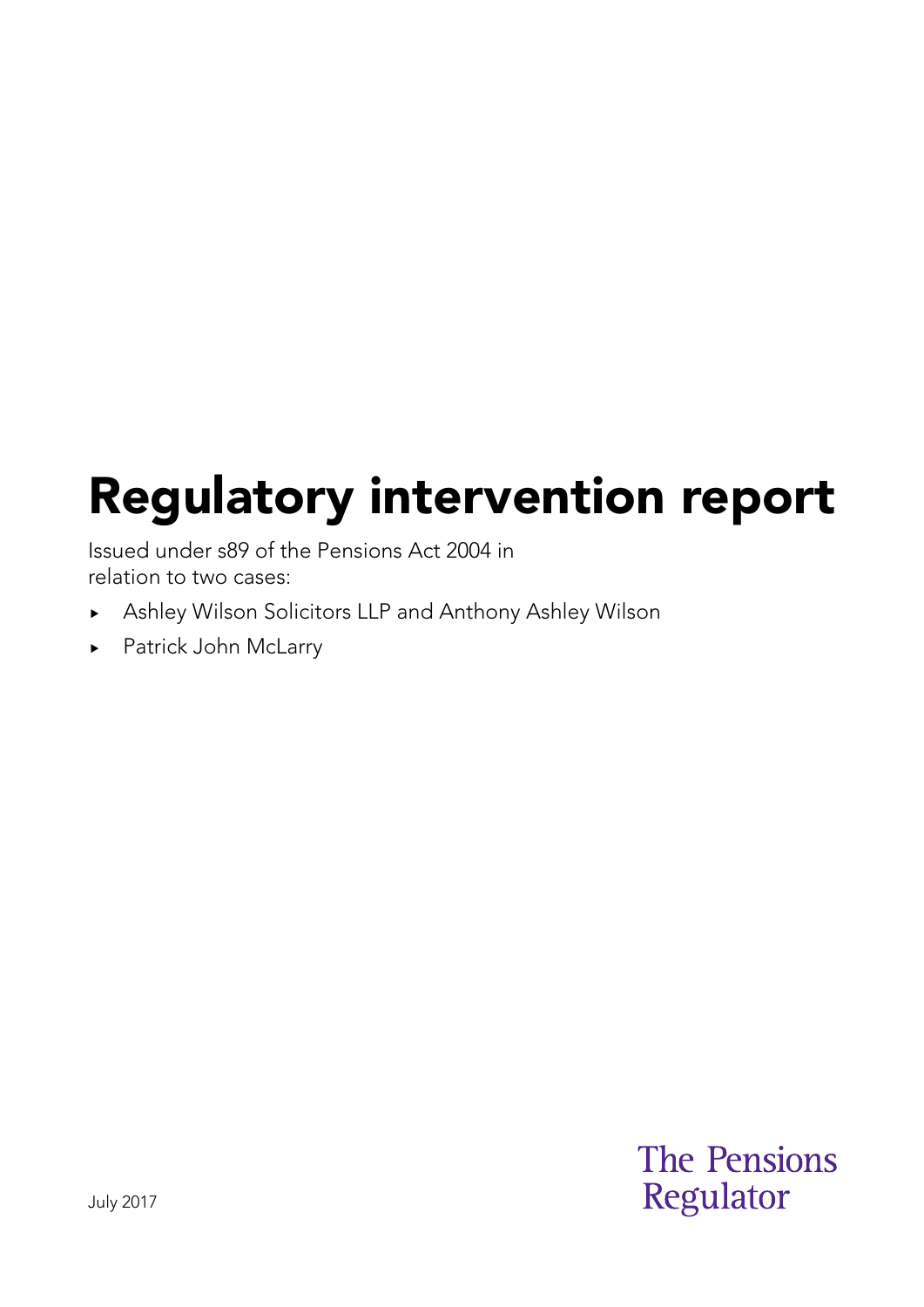#### Background

This report details two cases involving failures to comply with information notices issued under section 72 of the Pensions Act 2004.

We have the power under section 72 to require pension schemes, employers and third parties to provide us with information and documents relevant to our statutory functions. Information notices are a key enforcement tool for TPR.

Neglecting or refusing to provide information or produce documents required in an information notice without a reasonable excuse is a criminal offence under section 77(1) of the Pensions Act 2004. Failure to produce the required documents in these cases resulted in us bringing charges against a firm and two individuals.

Our approach to criminal offences is set out in our Prosecution Policy at www.tpr.gov.uk/strategy. Prosecution is one of a range of enforcement powers available to us. Like our other powers, we use prosecution in a proportionate and risk-based way to maximise compliance. When deciding whether to prosecute, we apply the same two-stage test as other public authorities. We first consider whether there is enough evidence to give a realistic prospect of conviction, and then we consider whether a prosecution would be in the public interest. Where the offence is one of failing to hand over documents or provide information, there is always a strong public interest in bringing a prosecution because obstruction of our investigations hinders our ability to protect pension scheme members.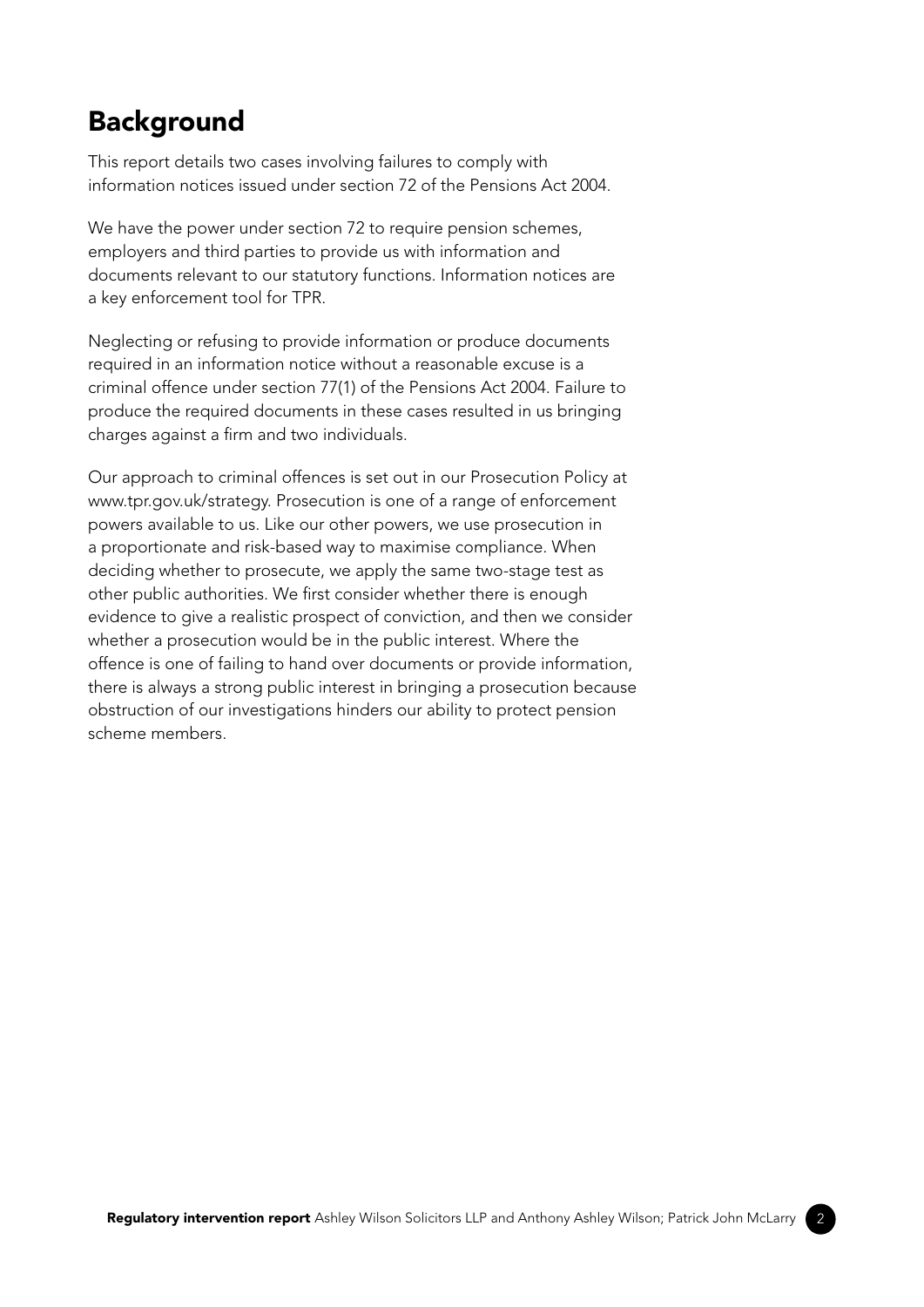#### Regulatory action – Ashley Wilson Solicitors LLP

Ashley Wilson Solicitors LLP is a solicitors firm and Anthony Ashley Wilson is the senior partner at the firm.

We issued an information notice under section 72 of the Pensions Act 2004 to the firm to obtain conveyancing documents relating to a residential property. These documents were required for our investigation into a suspected pension scam. The notice was issued on 26 June 2015 and required the documents to be produced by 30 June 2015.

Anthony Ashley Wilson handled the matter personally but, despite many chaser emails, telephone calls and letters, the firm did not produce the documents to us until 17 March 2016, when TPR staff attended the firm's offices with a search warrant.

It was clear that the firm neglected to produce the documents when required to do so under the information notice. While there was no explicit refusal to produce the documents, the fact that they were not produced, and over such a long period, can be viewed as a refusal.

The defendants' initial excuse for the delay in producing the documents was that they were stored offsite, but this had been resolved by August 2015 and did not explain the continued failure to comply.

Because of this failure to produce documents, we considered whether it would be appropriate to use our prosecution powers in accordance with our Prosecutions Policy.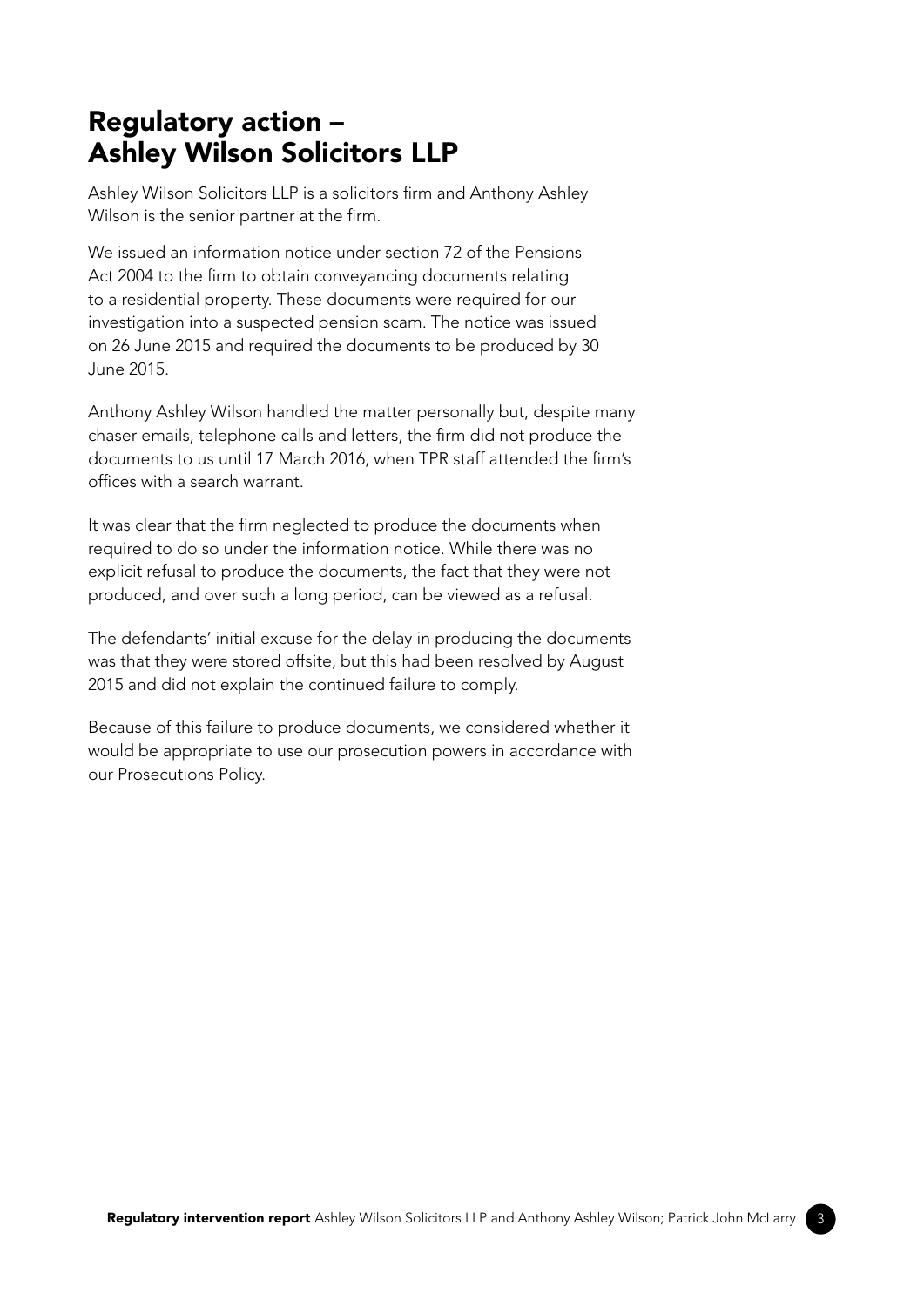We apply our risk-based approach and consider each case on its particular facts. In this case, we considered the offence as being at the top end of the scale of seriousness for offences of this kind. This was for a number of reasons:

- $\triangleright$  The failure to produce the documents continued for a period of more than eight months.
- $\blacktriangleright$  The failure persisted despite numerous demands to produce the documents.
- $\triangleright$  The failure was deliberate this was a case of refusal rather than mere neglect.
- A higher standard of behaviour is expected here, as solicitors are subject to strict professional and ethical rules.

At court, Ashley Wilson Solicitors LLP argued that it was oppressive and an abuse of process for us to prosecute them as well as the senior partner Anthony Ashley Wilson. The district judge rejected that argument. The information notice was addressed to the firm, and it was the firm that was responsible for compliance. Our Prosecution Policy makes it clear that, where an offence is committed by an organisation and an individual, we may prosecute both, if this is in the interests of justice and will maximise the deterrent effect.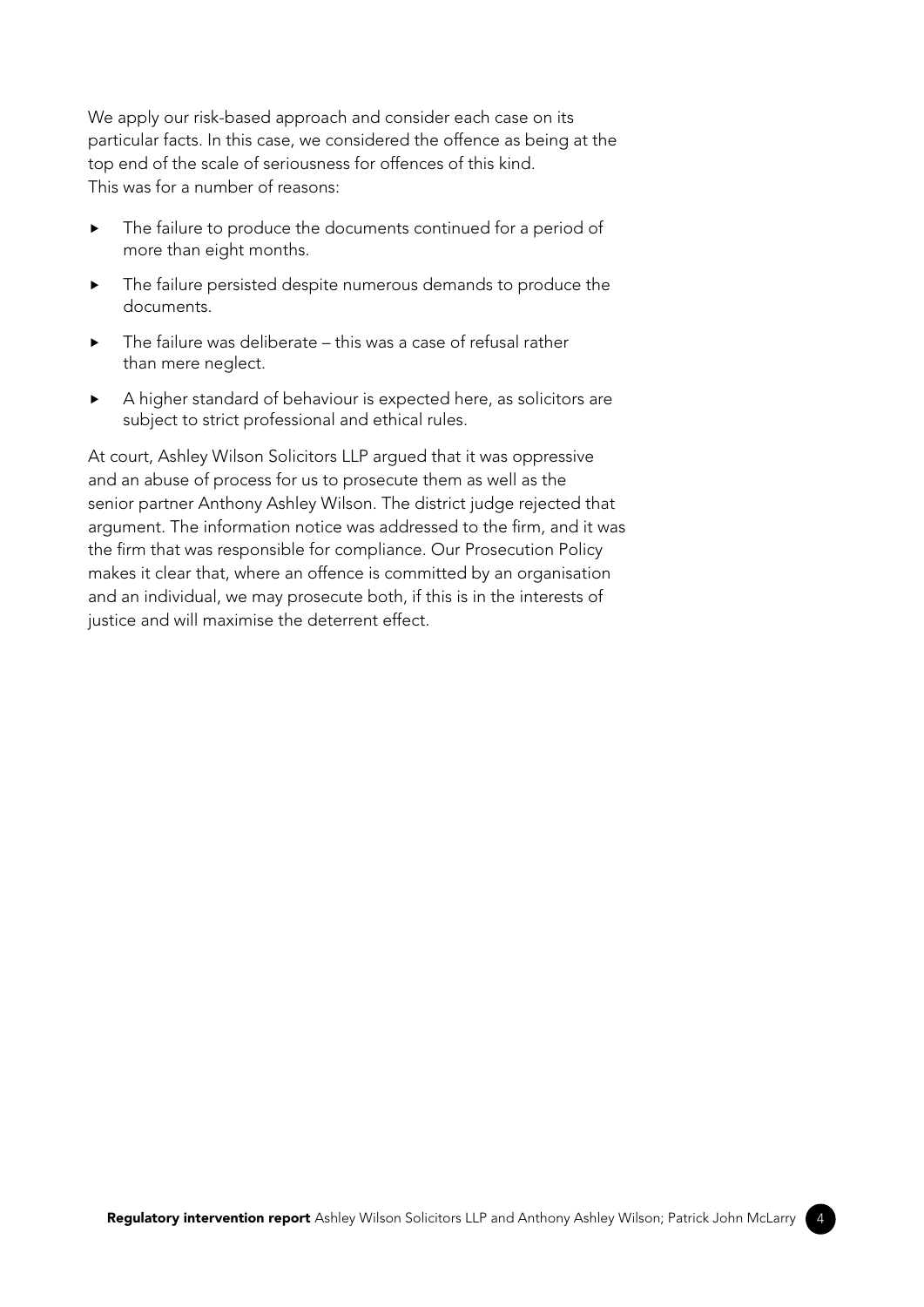#### Timeline of events



#### Case outcome

Mr Wilson and Ashley Wilson Solicitors LLP pleaded guilty to refusing to provide documents required under section 72 of the Pensions Act 2004 without a reasonable excuse, which is an offence under section 77 of the Act. The district judge ordered Mr Wilson to pay a £4,000 fine, £7,500 costs and a £120 victim surcharge. He ordered Ashley Wilson Solicitors LLP to pay a £2,700 fine, £2,500 in costs and a £120 victim surcharge.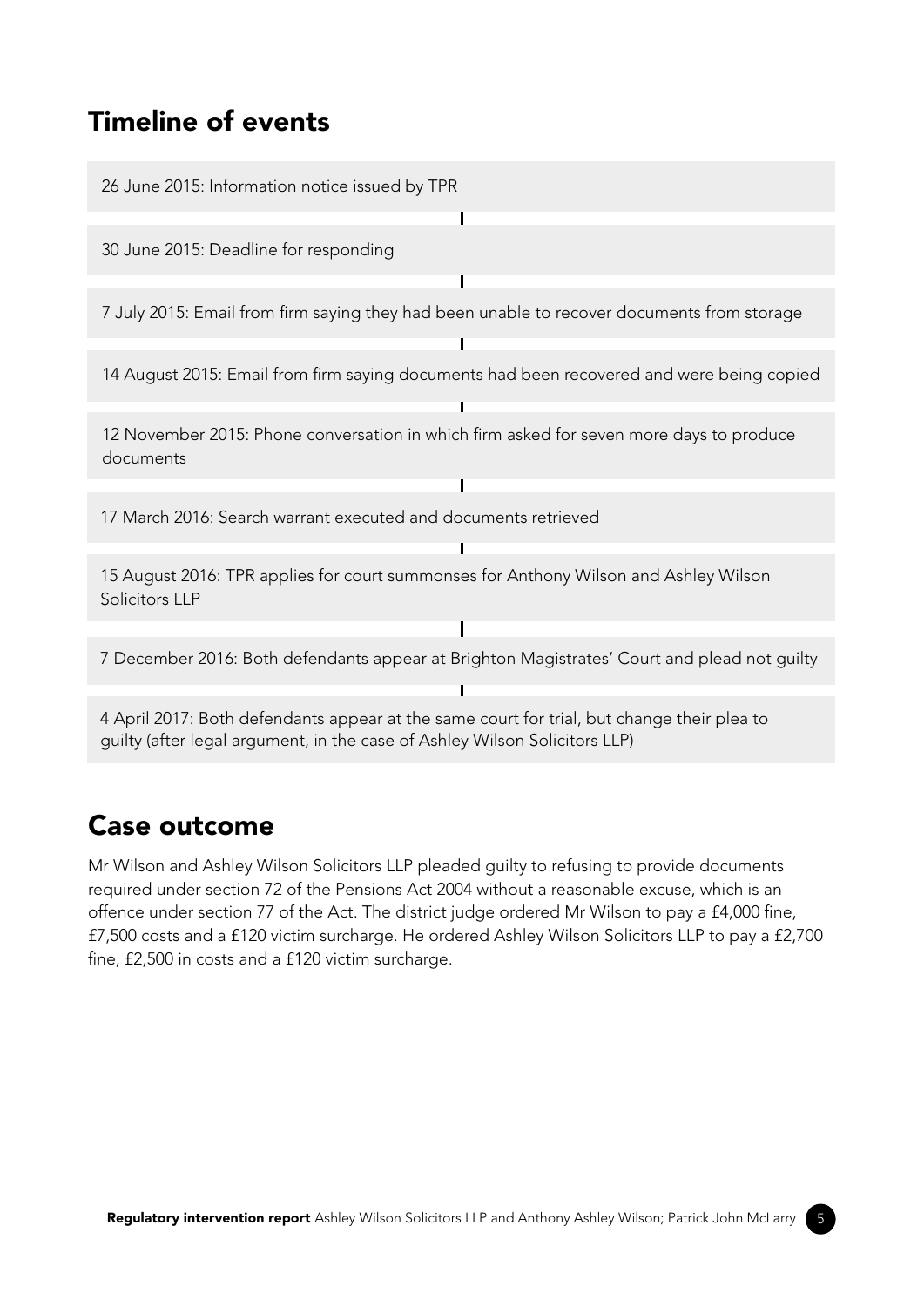## Regulatory action – Patrick John McLarry

Patrick John McLarry was director of a company called VerdePlanet Limited, which acted as trustee of a workplace pension scheme called the Yateley Industries for the Disabled Limited Pension and Assurance Scheme.

In light of concerns about the management of the scheme, TPR appointed an independent trustee to manage the scheme in the company's place in September 2013.

Investigation of the activities of VerdePlanet Ltd by the independent trustee revealed that the company had arranged for the scheme to make a loan to a company called Plane Sailing Sales Limited. This led to funds being transferred from the scheme to an account in the names of the defendant and his wife, with the Crédit Agricole Bank in France.

As part of our investigation, we wanted to learn how the funds had been used, and wished to obtain copies of bank statements for the account from 28 May 2012 onwards.

We issued an information notice under section 72 of the Pensions Act 2004 on 1 May 2015. The deadline for compliance was 22 May 2015. On 4 May 2015, Mr McLarry asked for an extension until 31 July 2015, which was granted. The documents were not provided by this revised deadline.

Patrick McLarry put forward various legal reasons why he should not be required to give us the bank statements. He claimed they were legally privileged because they might be used by him in future proceedings, that disclosing them would breach French privacy laws, and that the contents might be self-incriminating.

We explained to him in detail why his excuses were misconceived, including providing evidence from an expert in French law, but he insisted he did not have to hand over the documents and took the matter to trial. The district judge rejected all of his claims and concluded that he did not have a reasonable excuse for his failure to comply with the information notice.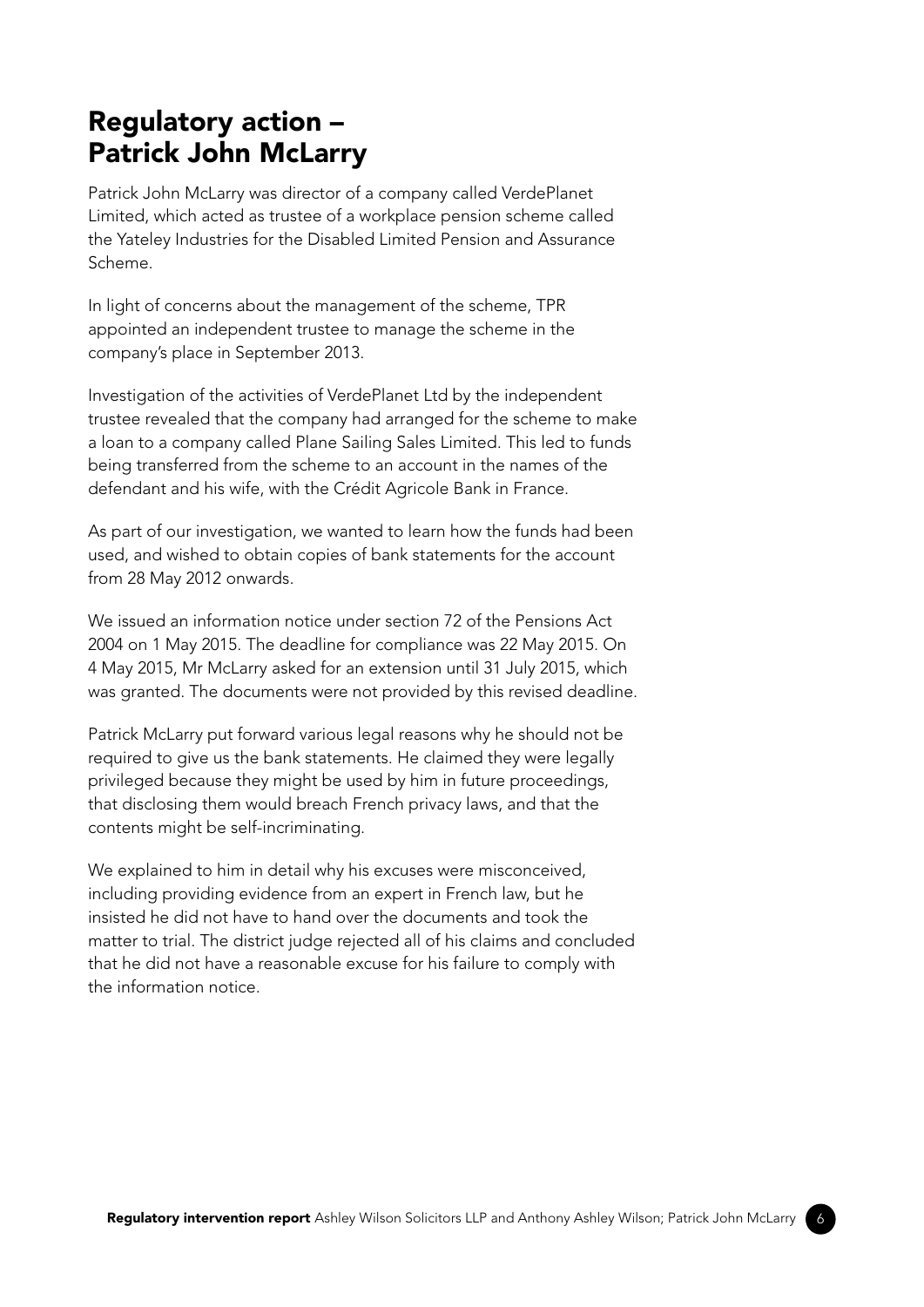# Timeline of events



# Case outcome

Mr McLarry pleaded not guilty to refusing to produce, without a reasonable excuse, documents required under section 72 of the Pensions Act 2004, but he was convicted of the offence and was ordered to pay a £2,500 fine, £4,000 in costs and a £120 victim surcharge.

The week after his conviction, Mr McLarry sent us the bank statements we were seeking. If he had not done so, he would have continued to commit the criminal offence and could have faced further prosecution.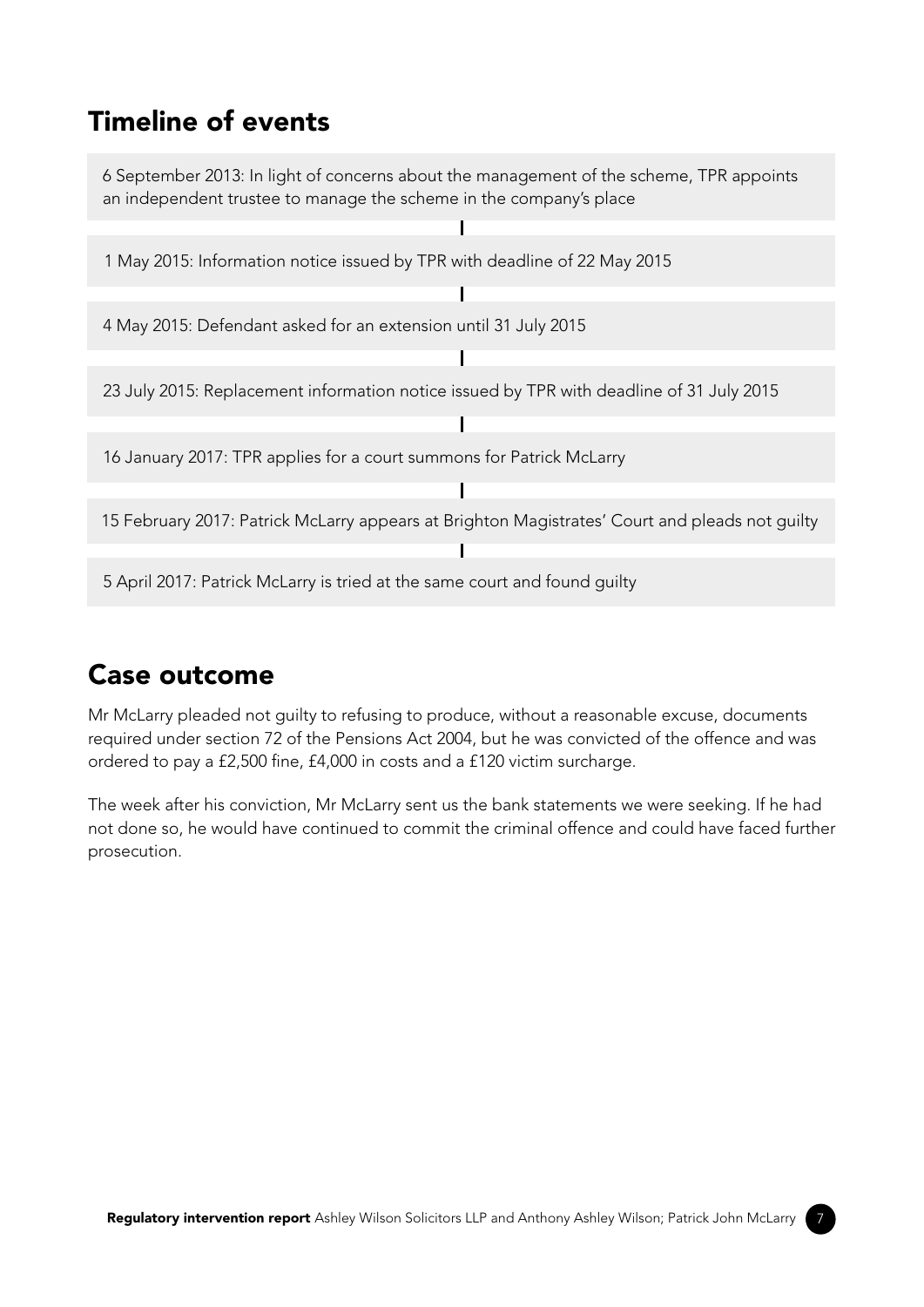## General

Our power to require information and documents from pension schemes, employers and third parties under section 72 of the Pensions Act 2004 is an important enforcement tool. If we request information in this manner, it is important to provide the information to us and avoid legal action, which could result in a fine and serious reputational damage.

In these cases, it was not the detail in the papers we had requested that was the trigger for prosecution activity; it was the failure to provide them to us under law. Had they been produced by the required deadline, the firm and individuals would have avoided court appearances, fines and reputational damage.